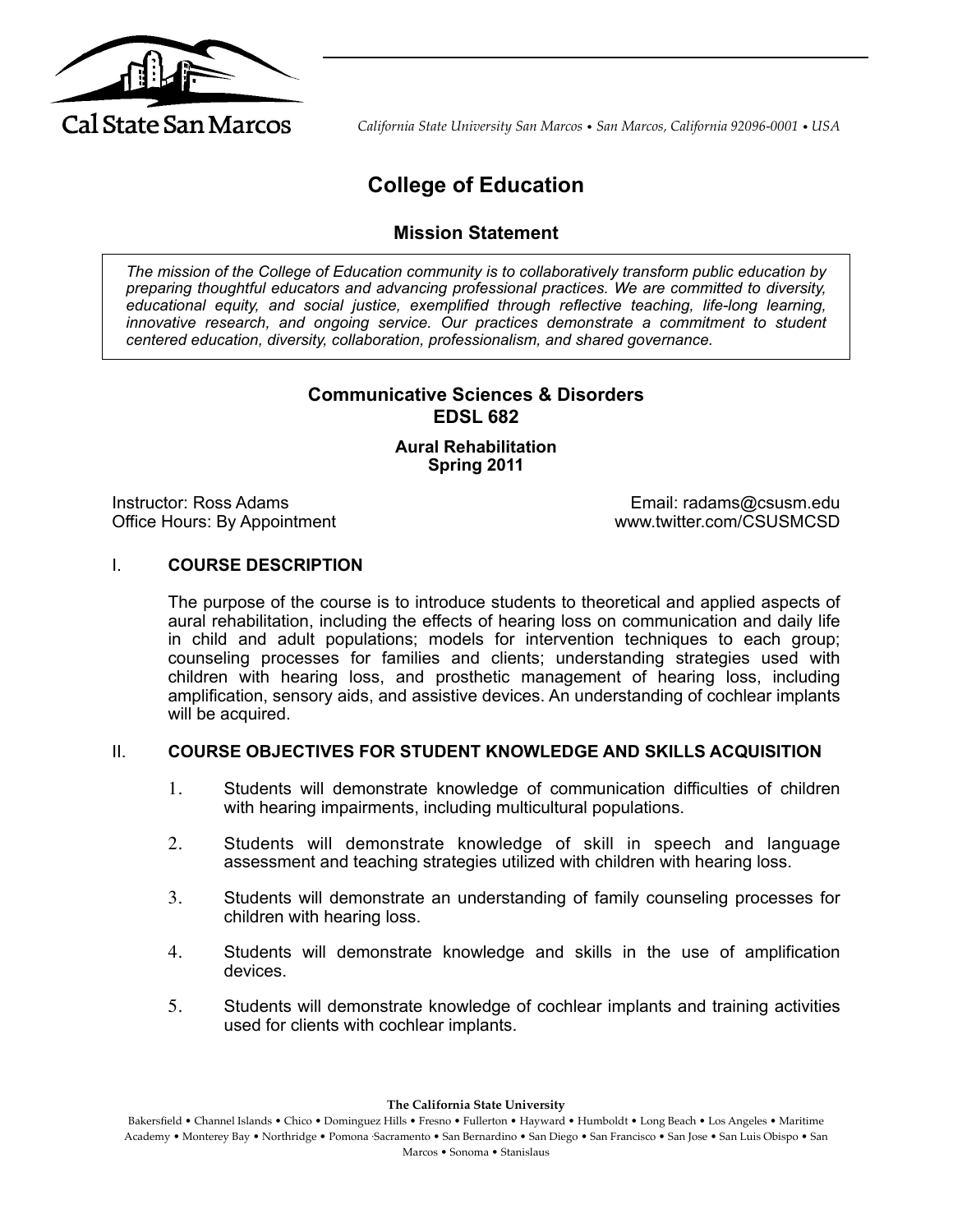### VI. **COURSE ASSIGNMENTS USED TO EVALUATE THE ABOVE OBJECTIVES:**

- 1. Student will work in pairs to discuss and compile multiple-choice study guide questions for each instructor-facilitated class meeting. (5 points/session  $x$  10 = 50 points)
- 2. The noise-induced hearing loss (NIHL) project will culminate this semester with each student signing up for an opportunity to gather up to one (1) clock hour of screening time. (25 points)
- 3. Each student will complete NTID's self-instructional module on speech and voice characteristics of individuals who are deaf. The training section of the module will be completed in class with the instructor. The practice and evaluation sections will be completed with a partner who will proctor the latter. (25 points)
- 4. Each student will administer a minimum of one (1) speech and one (1) auditory assessment protocol specifically designed for children with hearing loss to ageappropriate children (children with normal hearing thresholds or the parents thereof, as appropriate, will serve as appropriate test subjects for our purposes), noting that attempting the one (1) speech and one (1) auditory protocol once would constitute an average performance, twice an above average effort, and three times each and excellent exploration of the assessment tools. (25 points)
- 5. Each student will construct a comparison/contrast chart depicting the similarities and differences between the educational methodologies/philosophies discussed in class (e.g., auditory-verbal, auditory-oral, bilingual-bicultural, combination/total communication, cued speech), outlining the speech-language pathologist's role in each. Peer feedback will be solicited anonymously in class and utilized to improve the quality of the chart prior to final submission. (25 points)
- 6. Each student will contribute at least one (1) annotated bibliographic citation which also includes ranking and evaluation of the evidence, according the paradigm described in Schraeder, in an effort to collectively address the following PICO question (25 points):

*In children with significant sensorineural hearing loss [Population], does the augmentative and/or concomitant use of signed language [Intervention], in addition to consistent spoken language input [Comparison] (i.e., auditory-oral or auditory-verbal approach), negatively impact spoken language outcomes [Outcome]?* 

- 7. Each student will prepare a parent handout on a topic selected by lottery during class. (25 points)
- 8. Each student will develop one (1) unique language lesson plan, with accompanying materials necessary to implement the lesson, focusing on an auditory approach to language acquisition and present the lesson to the class. (25 points)
- 9. Each student will develop one (1) unique speech lesson plan, with accompanying materials necessary to implement the lesson, focusing on an auditory approach to speech development and present the lesson to the class. (25 points)
- 10. Comprehensive final examination 50 points)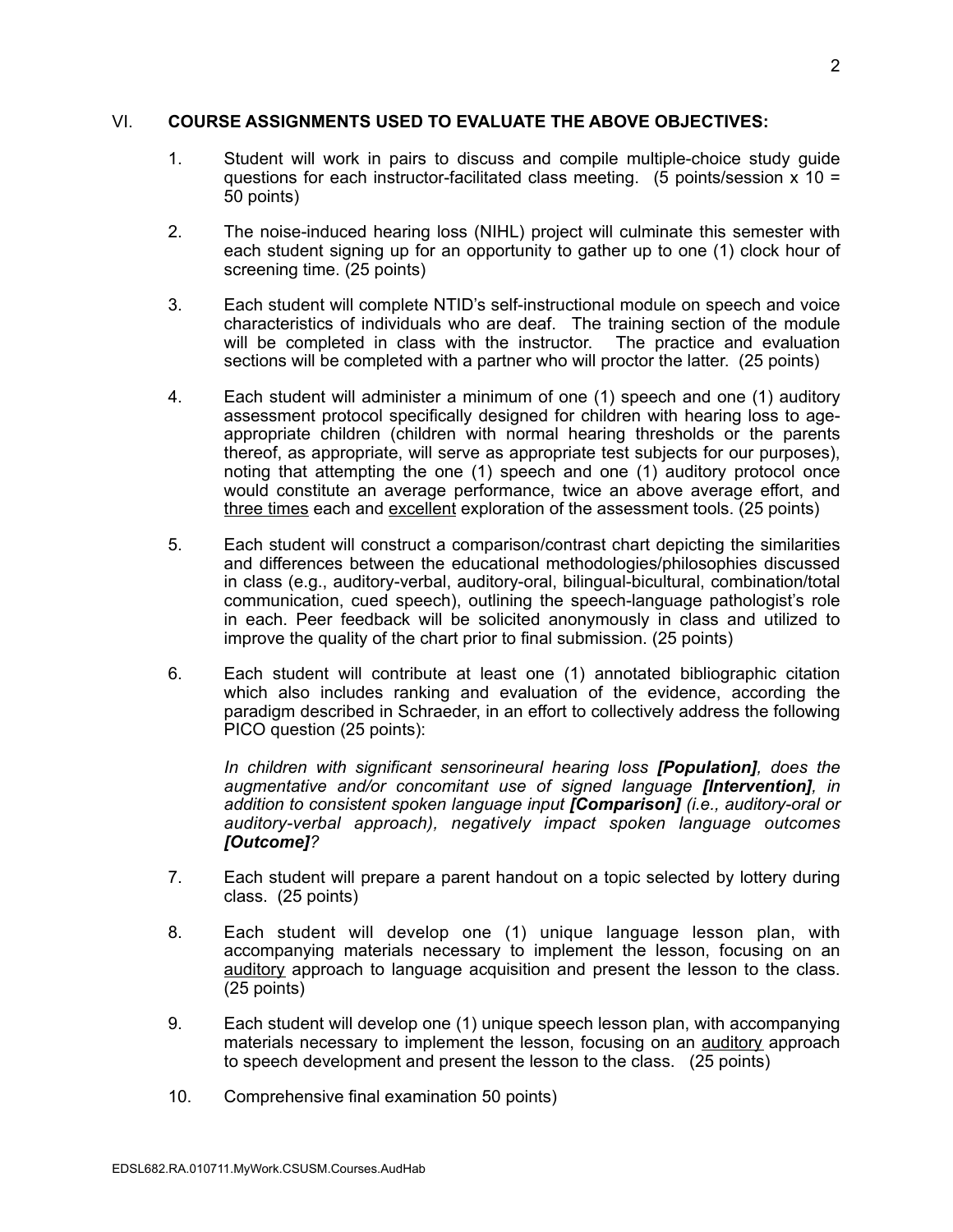# VII. **COURSE/ASSIGNMENT GRADING:**

| <b>Total Course</b> |         |      |         |      |         |
|---------------------|---------|------|---------|------|---------|
| A                   | 279-300 | A    | 23.5-25 | A    | 46.5-50 |
| A-                  | 270-278 | A-   | 22.5    | A-   | 45      |
| $B+$                | 261-269 | B+   | 22      | B+   | 43.5    |
| B                   | 249-260 | B    | 21      | B    | 41.5    |
| B-                  | 240-248 | B-   | 20      | B-   | 40      |
| $C+$                | 231-239 | $C+$ | 19.5    | $C+$ | 38.5    |
| C                   | 219-230 | C    | 18.5    | C    | 36.5    |
| $C -$               | 210-218 | C-   | 17.5    | C-   | 35      |

**Submission Schedule:** Work submitted late, but within one week of the due date will be reduced by one letter grade. Work received over one week late receives **no credit**.

See note below under General Consideration regarding newly revised Graduate Writing Requirements.

#### **V. REQUIRED TEXT(S):**

American Psychological Association (2009). *Publication Manual of the American Psychological Association* (6th Ed.). Washington, D.C.: APA.

# **VI. RECOMMENDED TEXT(S):**

Resource and treatment materials may be downloaded from various hearing aid and cochlear implant manufacturer websites. A small number may require payment.

#### **VII. COURSE OUTLINE:**

As the week-to-week schedule of topics is subject to change, it will be provided and modified as necessary through Cougar Courses. The News Forum feature of Cougar Courses will be utilized to keep students apprised of changes to the course outline, including assignment due dates, if applicable.

### **VIII. PROFESSIONAL AND ADMINISTRATIVE REQUIREMENTS**

1. "Person-first" language (e.g., "student with specific language impairment" rather than "language-impaired student"; "Johnny who presents with Down syndrome" rather than "my Down syndrome student") must be used throughout all written and oral assignments and discussions.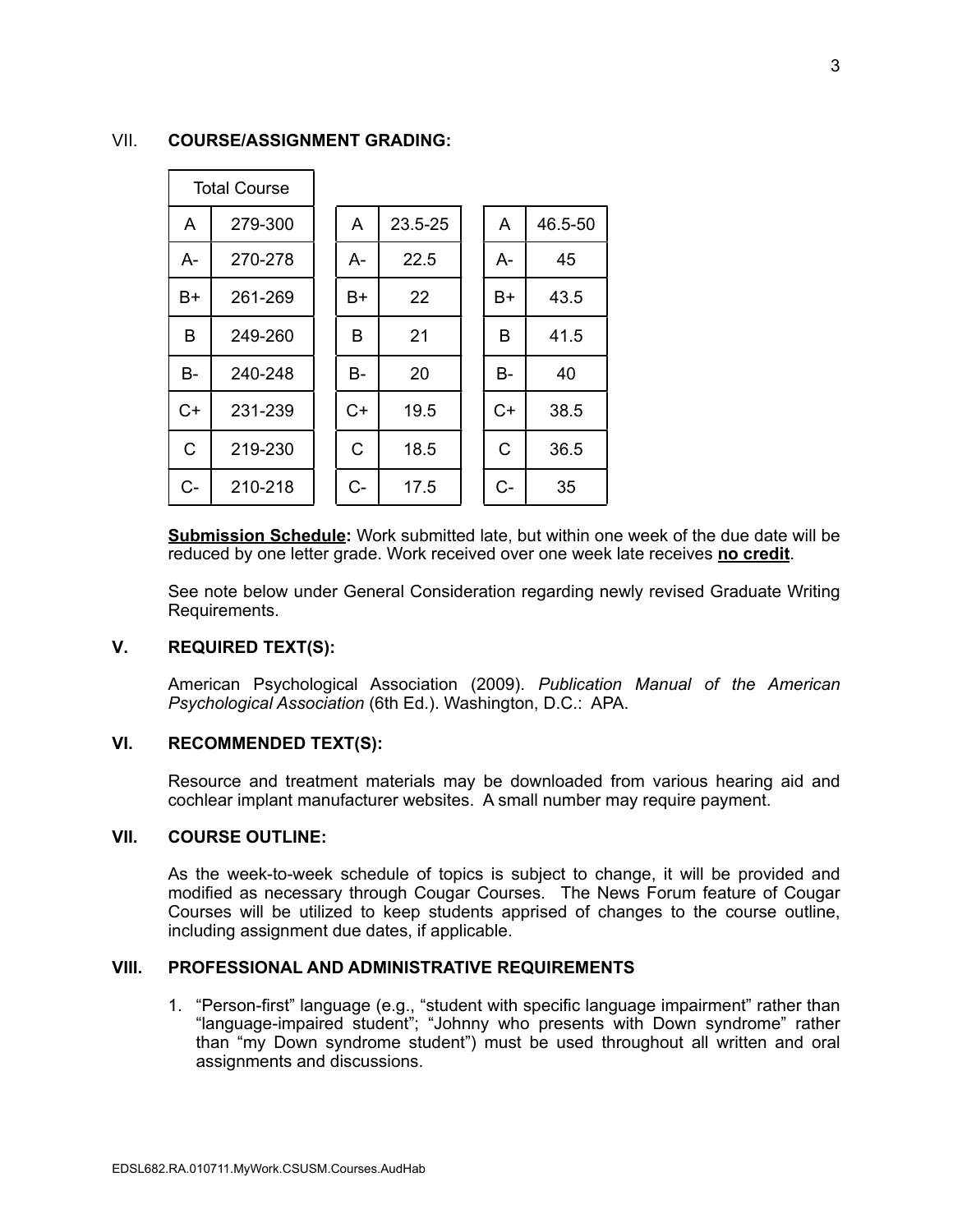- 2. Word process all written documents. Keep an electronic copy of all of your work. You will want these for your records and for potential future use as professional portfolio entries.
- 3. Complete and hand in all assignments on the due dates for full credit. If you have extraordinary circumstances that impact completion of your assignments, please inform the instructor(s). Any time that you have questions or concerns, please contact the instructor(s) immediately.
- 4. Participate actively in class discussions and group activities and demonstrate positive interpersonal skills with classmates, the instructors, and guests.
- 5. Collaborative teams of four (4) will be assigned by the instructor from among the members of the class. Document the members of your team below and enlist their support to ensure you receive handouts and information if you miss class.

| Name  | Email |  |
|-------|-------|--|
| Phone | Other |  |
| Name  | Email |  |
| Phone | Other |  |
| Name  | Email |  |
| Phone | Other |  |
| Name  | Email |  |
| Phone | Other |  |

# **IX. COLLEGE of EDUCATION ATTENDANCE POLICY**

Due to the dynamic and interactive nature of courses in this field, all students are expected to attend all classes and participate actively. At a minimum, students must attend more than 80% of class time, or s/he **may not receive a passing grade** for the course at the discretion of the instructor. Individual instructors may adopt more stringent attendance requirements. Should the student have extenuating circumstances, s/he should contact the instructor as soon as possible. *(Adopted by the CoE Governance Community, December, 1997).*

#### **Attendance and Participation for this course:**

The course deals with complex material processed in a variety of ways. Structured interactions, group processes, oral presentations, guided discussion of readings, and development of assessment and treatment skills are the norm. **Students are expected to have read assigned materials by the date indicated in the syllabus, and should be prepared to discuss readings individually or in variously structured groups.** The degree of your engagement in these processes forms the basis for points assigned. Due to the fast paced and highly interactive nature of the course, regular attendance and full participation are expected: teaching and learning is difficult (if not impossible) if one is not present for and engaged in the process. Therefore, the above College Attendance Policy is amplified as follows: 1. Missing more than two (2) class meetings will result in the reduction of one letter grade. 2. Arriving late or leaving early on more than two (2)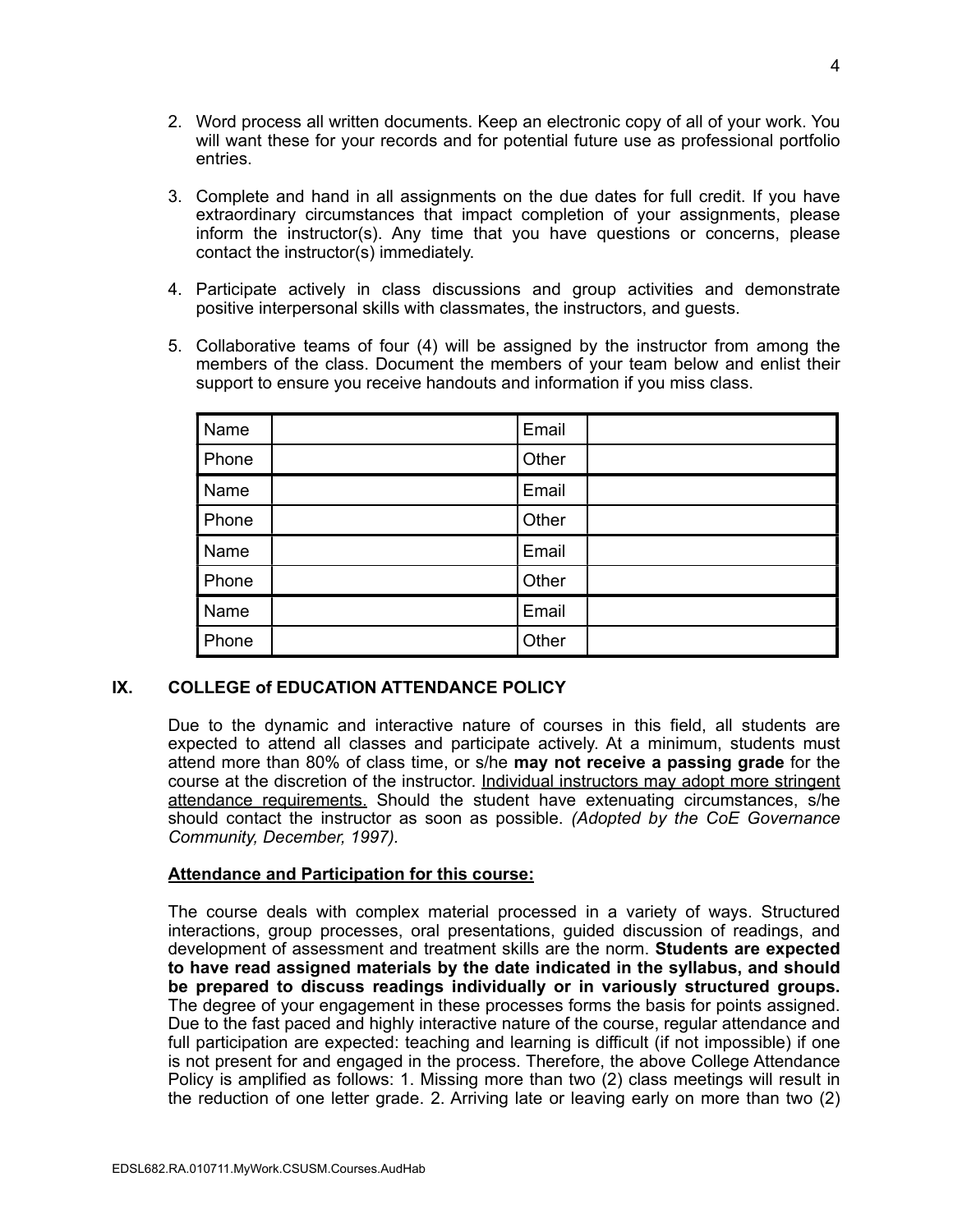occasions will result in the reduction of one letter grade. 3. Illness and emergency circumstances will be considered/negotiated on a case-by-case basis. These measures should not be considered punitive, as students are expected to establish appropriate personal, academic, and career-ladder priorities. Therefore, these measures should be viewed as taking appropriate individual responsibility for one's own learning in a democratic, collaborative, and reciprocal-learning environment.

# X. **GENERAL CONSIDERATIONS**

# **Graduate Writing Requirements**

**The California State University maintains a Graduation Writing Assessment** Requirement (GWAR) for master's candidates. This requirement must be achieved prior to Advancement to Candidacy. A master's candidate will satisfy the graduate writing requirement by receiving a passing score on a written product as assessed with the GWAR rubric. Toward the goal of providing opportunity for graduate students in the College of Education to satisfy the writing requirement, all papers in all graduate classes must adhere to the writing and format style guidelines detailed in the sixth edition of the Publication Manual of the American Psychological Association. This manual is a required textbook for all CSUSM College of Education graduate-level courses.

The GWAR Rubric will be provided on Cougar Courses.

# **Ability**

Every student has the right to equitable educational consideration and appropriate accommodation. Students having differing ability (e.g., mobility, sight, hearing, documented learning challenges, first language/English as a second language) are requested to contact the instructor at the earliest opportunity. Every effort will be made to accommodate special needs. Students are reminded of the availability of Disabled Student Services, the Writing Center, technology assistance in the computer labs, and other student support services available as part of reasonable accommodation for students with special needs.

#### **CSUSM Academic Honesty Policy**

"Students will be expected to adhere to standards of academic honesty and integrity, as outlined in the Student Academic Honesty Policy. All written work and oral assignments must be original work. All ideas/materials that are borrowed from other sources must have appropriate references to the original sources. Any quoted material should give credit to the source and be punctuated with quotation marks.

Students are responsible for honest completion of their work including examinations. There will be no tolerance for infractions. If you believe there has been an infraction by someone in the class, please bring it to the instructor's attention. The instructor reserves the right to discipline any student for academic dishonesty in accordance with the general rules and regulations of the university. Disciplinary action may include the lowering of grades and/or the assignment of a failing grade for an exam, assignment, or the class as a whole."